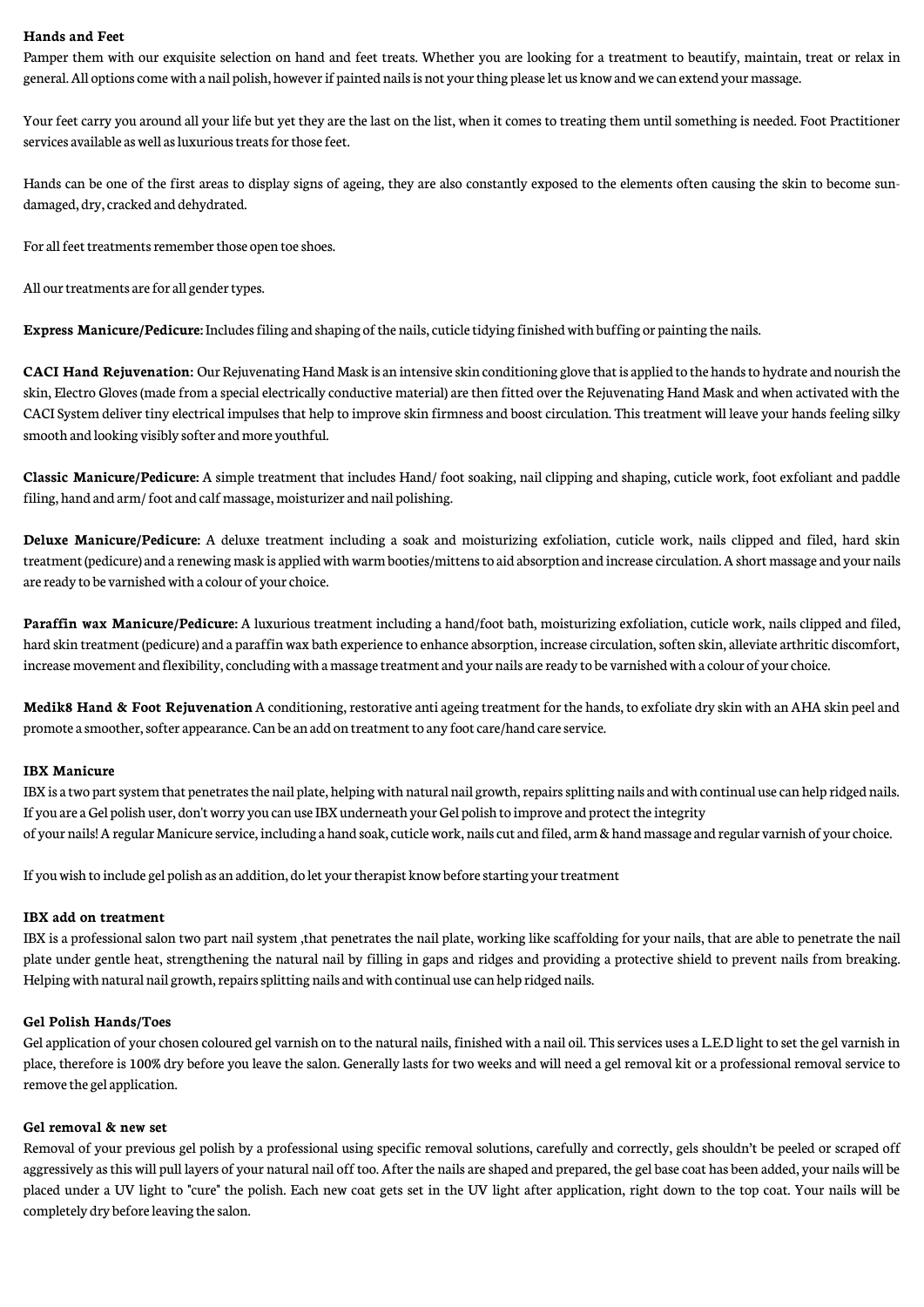## **Gel removal only**

Using solutions for the specific gel to be removed. Nails are de-greased, dulled and the remover pads and solution placed onto the nails to a soften the gel for kind and gentle removal. Takes about 20 minuets for full gentle removal. E-files could be used on the toes if individual application can not be done.

## **File & polish Hands/Toes**

Filing and shaping of the nails, with an application of regular strengthening base coat, two coats of your chosen coloured varnish/ French ( nude nail & white tip polish) and a quick drying hard wearing topcoat. Giving the nails a polished, clean and finished look.

## **Blading**

Removal of Hard skin from the feet using specialist equipment only performed by our resident Foot Health Practitioner. An add on service.

## **Foot Health Practitioner services**

### **What is a Foot Health Practitioner?**

TarniaOllerenshawis!

A Foot Health Practitioner's primary role is to help people with their foot problems, not just by using treatments but also giving advice on the type of shoes and hosiery they should wear to keep their feet in a healthy condition. There are many foot conditions that we can recognise and either treat or refer on where necessary. Foot Health Practitioners can refer patients to a Chiropodist/Podiatrist or a General Practitioner for further treatment where appropriate.

Foot Health Practitioners, are able to alleviate, prevent, or correct disorders, some listed below:

- Damaged and/or weakened nails
- Warts, blisters,calluses and corns
- Thick skin and nails
- Cutting and thinning nails
- Athlete's foot
- Splinters
- Fungal nail infections
- Ingrown toenails
- Discoloured nails
- Construction of padsto deflect pressure away from
- sensitive areas.
- $\bullet$ Cracked heels

Most people will develop foot problems at some stage in their lives, and as the average age of the population increases, so does the demand for the services of Foot Health Practitioners. The services provided will range from relatively minor disorders to major disabling problems. Just as importantly, with the decline in foot treatment available under the NHS, there is now even more need for Foot Health Practitioners.

## **FHP Consultation**

What do your feet need? Do you Know? Do you have any Foot health concerns? With checks of a fully qualified Foot Health Professional, checking for corns, ingrowing toenails, fungal infections, treatment of verruca's and referral if need. Diabetic treatments certified. Nail cutting and shaping included. No polish application included.

#### **FHP M.O.T**

#### A Full Foot Health M.O.T

This is a dry service including, treating any nail, skin or foot conditions, removal of hard skin, removal of corns, cutting nails, reducing thickened nail plates, diabetic foot health screening, gate testing, foot exfoliation and foot and leg massage. Home care advice and product recommendations. All findings documented if referral is required for follow on treatments.

## **Medi-Pedi**

A medical pedicure or a "Medi Pedi" is a luxurious foot treatment performed by a Foot health practitioner in a safe and sterile environment. Unlike traditional salon pedicures which focus on making the feet look good, they often don't see any underlying foot concerns/problems. Medical pedicures are aimed not just at cleaning up the feet, but examining the nails, skin and foot as a whole to understand why particular issues occur. We believe that prevention is key which is why a Medical Pedicure is a professional alternative to a traditional pedicure, including that polished finish.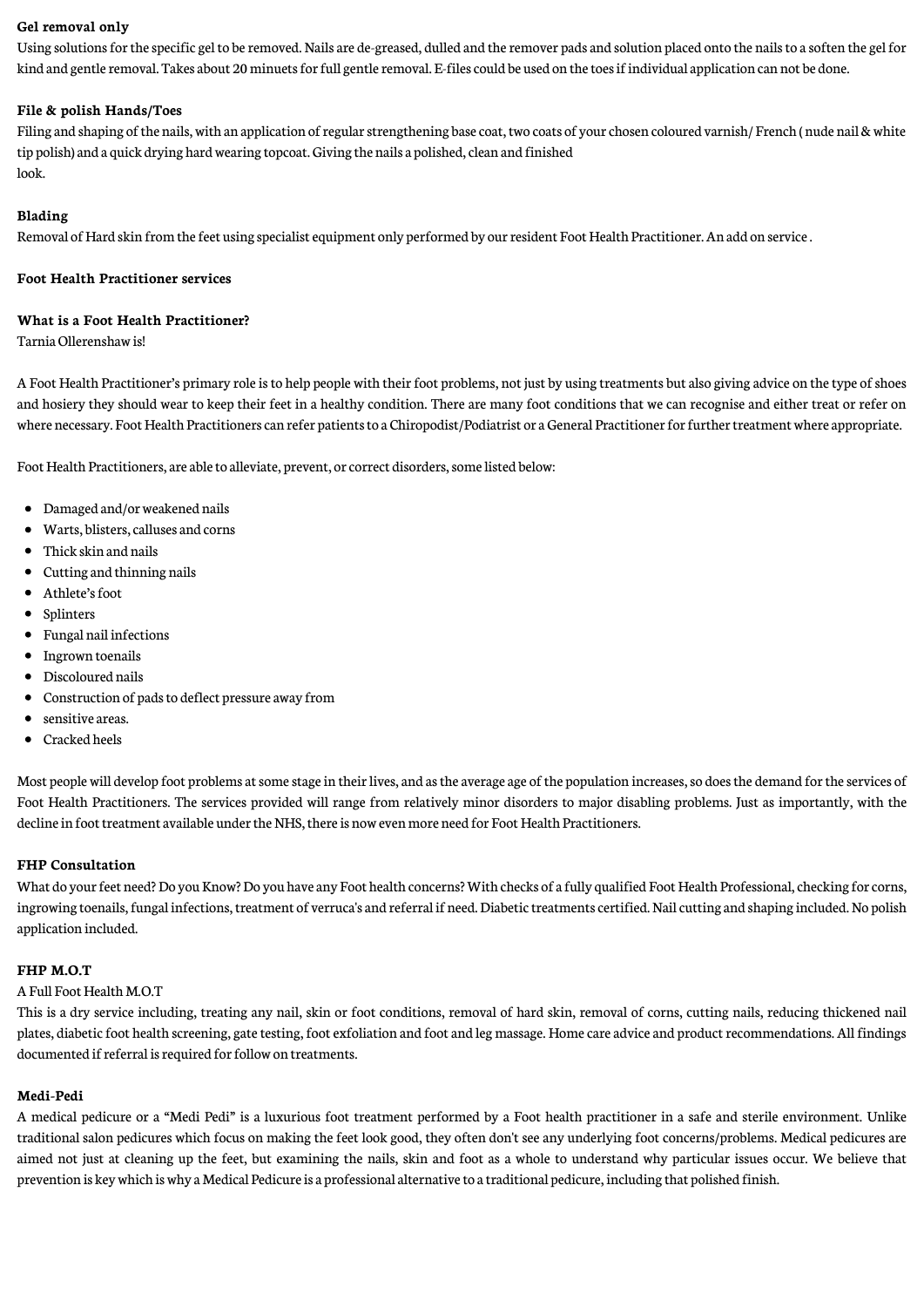Medical Pedicures can be used to treat any of the following concerns:

- Thick skin and nails
- Damaged and/orweakened nails
- Warts, blisters,calluses and corns
- Athlete's foot
- Splinters
- **•** Ingrown toenails
- Discoloured nails
- Cracked heels

## **What happens during a medical pedicure?**

During your Medical Pedicure, your Foot Health Practitioner will fully assess your feet overall and discuss the particular concerns you have regarding your feet, skin and nails. A management plan will be written for on-going treatment to ensure all concerns are addressed.

Firstly, all nails are cut, the sulci are cleared and the nails are cut and filed to make sure there are no rough edges. A burr is then used to thin out the nails if needed. Thinning of the nails removes the outer layer in order to restore their natural colour, remove any nail polish or decrease pressure from the thickness of the nail. Any signs of ingrown nails will be addressed and fixed as well.

The foot health Practitioner will then use a sterile blade to painlessly remove any callus or corns on your feet. This will then be smoothed out using a burr file or sterile paddle. Cuticle oil is applied to the cuticles and emollient moisturiser is applied to the feet through a gentle massage to help improve circulation, aid in fluid retention and release muscle tension in the feet.

## **What makes a pedicure a medical-grade pedicure?**

The main difference between a Medical-grade pedicure and a traditional pedicure done at the salon is that the treatment is carried out by a qualified Foot Health Practitioner rather than a technician. Foot Health Practitioners are healthcare professionals looking out for the welfare of all clients' foot concerns

The benefit of this is that in addition to ensuring your feet look and feel great, Foot Health Practitioners are able to identify, diagnose and treat many feet concerns youmay have.

Foot Health Practitioners are also qualified to remove any callus and corns away from the foot using a medical scalpel blade. Whilst traditional nail technicians / beauty therapists, rasp/shave/exfoliate away the superficial layer of callus, this unfortunately does not remove all of it, but can alleviate any discomfort.

Another point of difference between a Medical Pedicure and a traditional pedicure is the adherence to strict hygiene standards. As Foot Health Practitioners, we are held to strict infection control standards which means that all of our instruments are to be sterilised immediately after use using an autoclave to ensure complete destruction of any disease-carrying microorganisms. We are also required to clean the treatment chair and any other surfaces after each client, even before Covid-19. As we do this now for all our services this is now the same throughout the entire treatment menu at the Little Retreat.